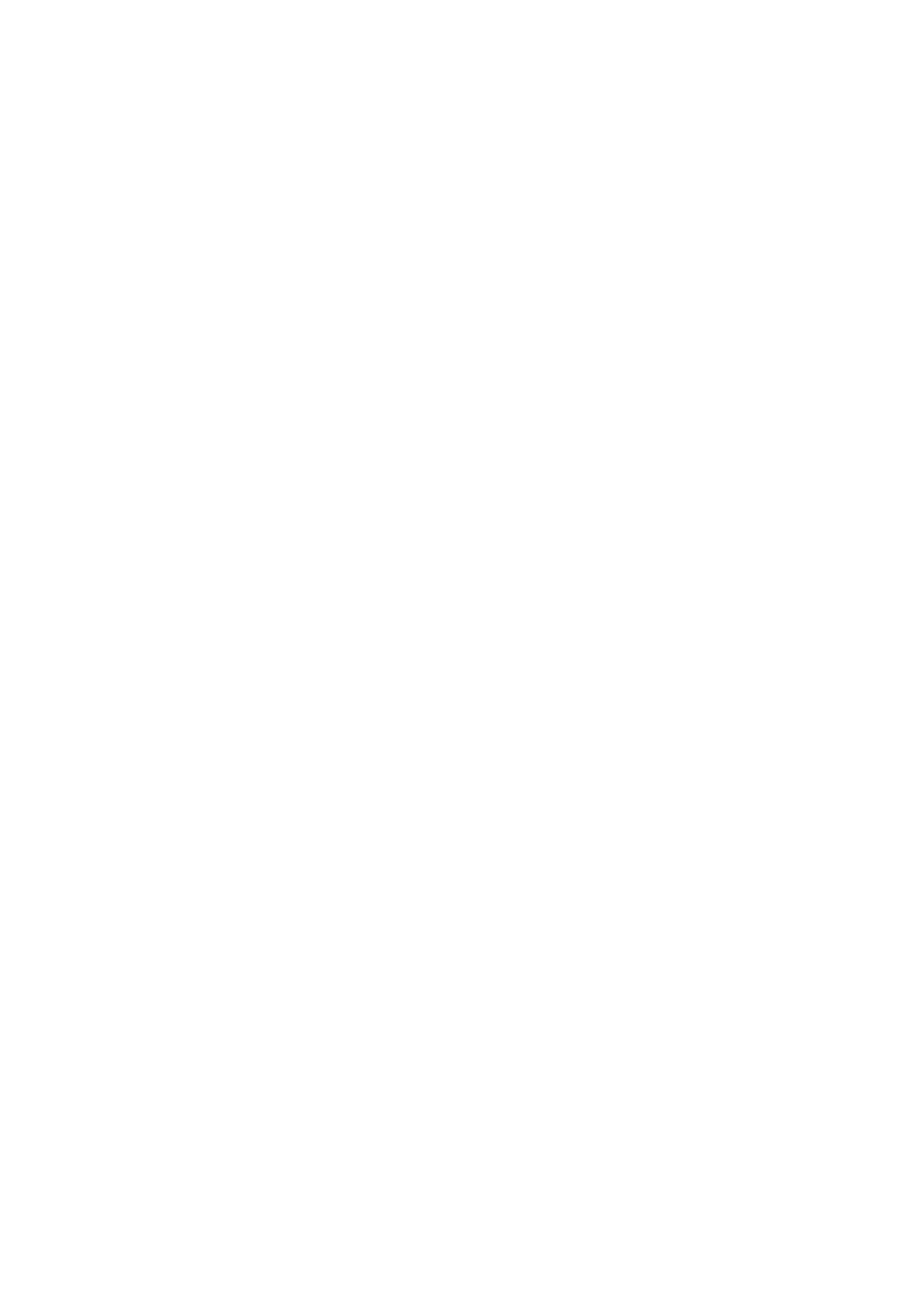# **GOVERNMENT RESPONSE TO ESCOSA'S FINAL REPORT**

## **1 Introduction**

By letter dated 24 December 2004, the Treasurer referred to the Essential Services Commission of South Australia (ESCOSA) an Inquiry into water and wastewater pricing processes in 2005-06, pursuant to Part 7 of the *Essential Services Commission Act 2002*.

In undertaking the Inquiry, ESCOSA considered the document *Transparency Statement Water and Wastewater Prices in Metropolitan and Regional South Australia 2005-06* dated December 2004. That document forms Part A of this Transparency Statement. The Terms of Reference of the referral to ESCOSA are contained in Appendix 4 of Part A.

On 31 March 2005, the Treasurer received ESCOSA's *Final Report – Inquiry into the 2005-06 Water and Wastewater Pricing Process*. ESCOSA's Final Report forms Part B of this Transparency Statement.

Part C of this Transparency Statement outlines the Government's Response to ESCOSA's Final Report.

# **2 ESCOSA's Conclusions**

ESCOSA concluded that compliance with CoAG pricing principles has been achieved in the following areas:

- efficient business costs;
- asset valuation:
- contributed assets;
- depreciation;
- annuity;
- externalities:
- return on assets:
- dividends;
- tax equivalent regime;
- efficient resource pricing; and
- cross-subsidies

Although compliance is acknowledged, ESCOSA has suggested a need for more significant development in two areas:

- efficient business costs; and
- contributed assets. (pages  $47 48$ )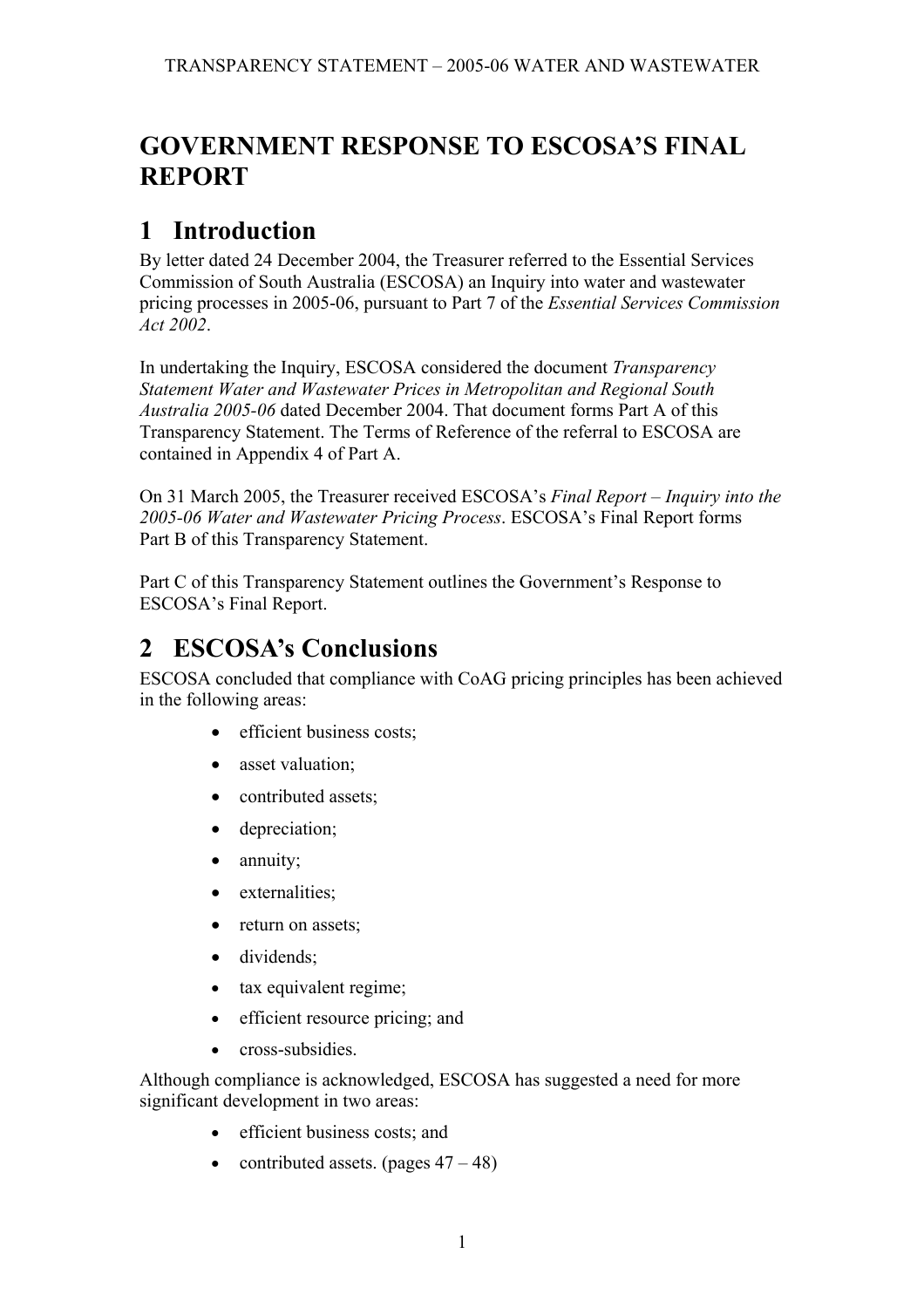## **3 South Australian Government Response**

As CoAG compliance has been achieved, the two areas suggested for more significant development are based on ESCOSA's judgement of more recent (and sometimes developing) regulatory practices. These two matters, and a number of other matters, are discussed below.

### **3.1 Efficient Business Costs - Operating, Maintenance and Administrative Expenses**

ESCOSA concluded that CoAG compliance has been achieved with respect to efficient business costs and noted that significant progress has been achieved in the area of benchmarking / performance comparison. Nevertheless, ESCOSA indicated that the Transparency Statement should:

- continue to further develop the trend analysis of key cost drivers, and their likely impact in the short to medium-term; and
- explore the link between efficient business costs and the SA Water Performance Statement and Customer Charter, to better enable a conclusion to be drawn on efficient business costs by providing more transparency on the 'value-for money' issue. (pages 21 and 22)

#### **Government Response**

Although compliance has been achieved, the Government continues to develop its approach to incorporating assessments of SA Water's operating, maintenance and administrative (OMA) expenses into the pricing process. The intention is to demonstrate 'value for money' as far as possible.

An independent consultant will analyse the trends and key drivers of SA Water's business costs and service / performance in the metropolitan and regional areas to support Cabinet's 2006-07 pricing decisions. Benchmarking of service performance and costs will be undertaken against major interstate urban water and wastewater service providers with similar characteristics to SA Water. Average and median benchmarks will be created, with outlier data values removed, as appropriate. Comparative trends in performance over time and comparative cross-section analysis will be identified and examined. Additional data sources for regional benchmarking, as suggested by ESCOSA, will be examined. Benchmark categories will be identified.

It is, however, generally agreed that there are real difficulties in benchmarking analysis of water and wastewater service providers. The information available for regional areas is patchy and somewhat inconsistent. Even where there are authoritative, reliable data sources (as for the metropolitan area) there are substantial interregional differences that affect the standards of services provided and the costs of providing those services.

This benchmarking analysis will aim to demonstrate the relative efficiency of SA Water's service delivery up to the present time, albeit to the extent possible given the current data limitations.

This information will be provided in the *Transparency Statement Water and Wastewater Prices in Metropolitan and Regional South Australia 2006-07*.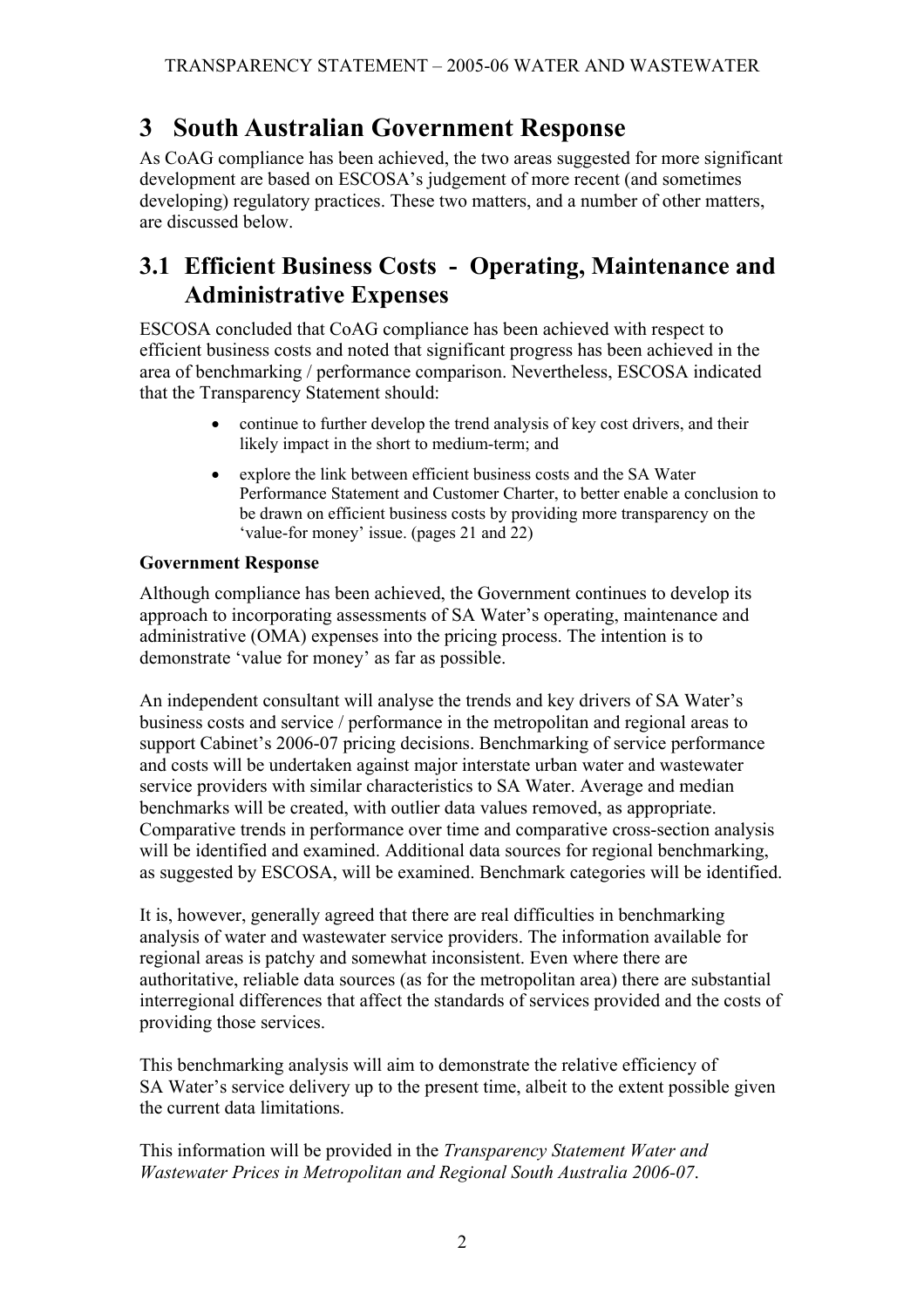Improvements to current benchmarking will be considered in the context of the development of a nationally consistent framework for benchmarks of pricing and service quality, arising from the obligations of all State and Territory Governments under Clause 75 of the National Water Initiative. Improvements to current benchmarking will be addressed in the Government's implementation plan for the National Water Initiative (NWI). It should be noted that proceeding in advance of other jurisdictions could increase costs when later refinements are made to achieve inter-jurisdictional consistency.

In terms of demonstrating future "value for money", the Government intends, to the extent possible, to further explore links between:

- service / performance standards (this will be informed by the development of nationally consistent benchmarks, as indicated above);
- operating and capital costs in metropolitan and regional areas; and
- prices.

Links with the SA Water Performance Statement and Customer Charter will also be explored.

A 12 – 18 month development period seems likely, given the substantial nature of these matters. The timeframes are dependent on all jurisdictions participating fully in the development of nationally consistent benchmarks. It would not be possible to include this work for consideration in the Government's 2006-07 pricing decision.

## **3.2 Contributed Assets**

ESCOSA has concluded that CoAG compliance has been achieved with respect to the explicit treatment and removal of contributed assets from asset values used for setting prices, given that the *Transparency Statement Water and Wastewater Prices in Metropolitan and Regional South Australia 2005-06* is explicit about this treatment. Nevertheless, ESCOSA indicated that:

… an estimate of pre-1995 contributed assets … [would enable] consistent and more transparent treatment of all contributed assets. (page 26)

#### **Government Response**

The Government is unambiguously CoAG compliant with respect to the treatment of contributed assets in SA Water's asset base for pricing purposes.

In recognition of current regulatory practices, however, the Government carefully reviewed the treatment of contributed assets. This resulted in a new treatment of contributed assets in SA Water's asset base for the purposes of establishing 2005-06 water and wastewater pricing arrangements. (Full details are outlined in Part A of this Transparency Statement, pages 27 – 29.)

This new treatment excludes contributed assets received after SA Water's corporatisation in 1995 from the asset base for pricing purposes.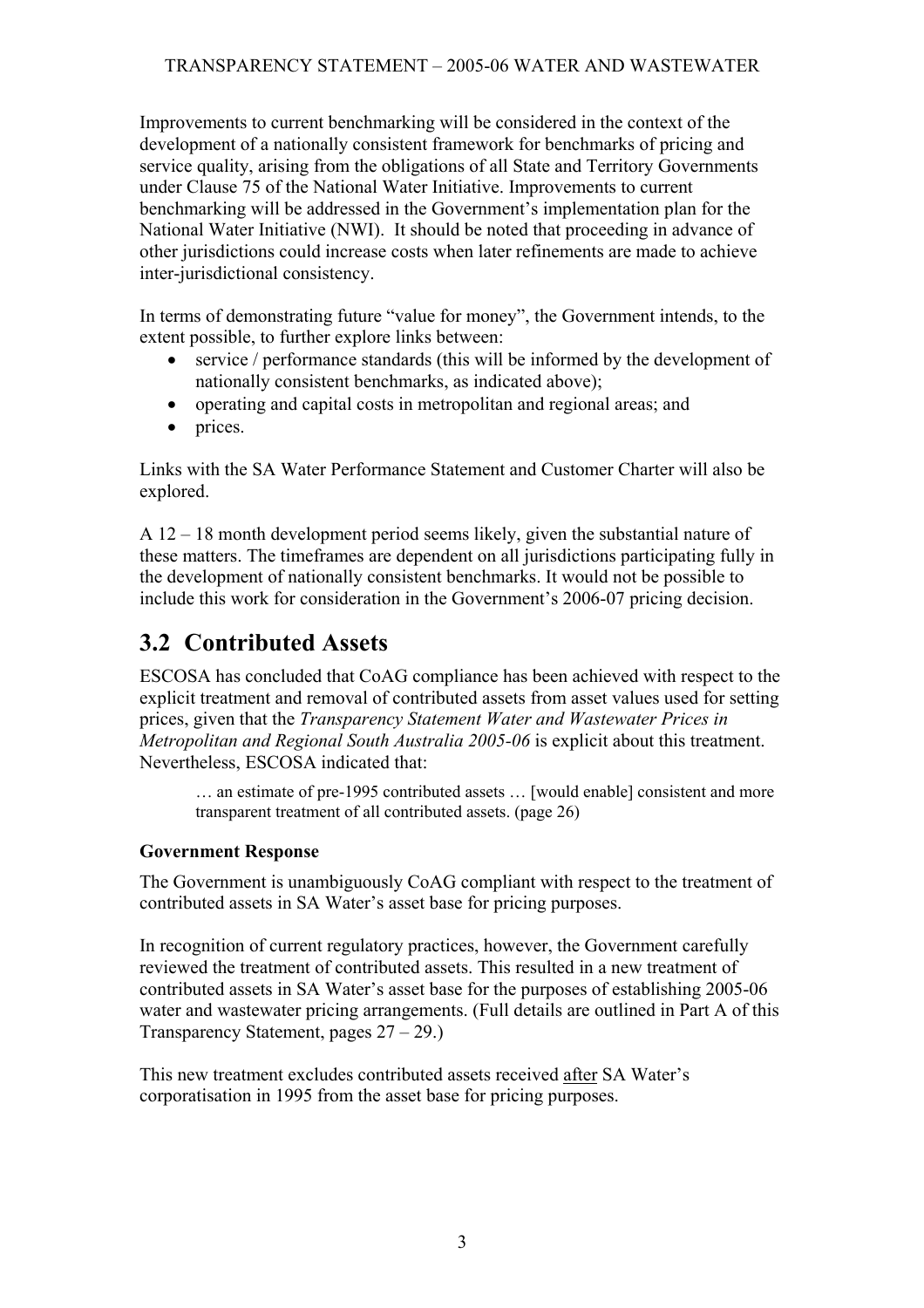Economic principles suggest that, for pricing purposes for a regulated business, there is a wide band of potential values for assets, including contributed assets, viz:

- "an upper value that reflects the costs that would be incurred if an efficient firm was to enter the market to provide the services (ie, the stand alone cost); and
- a lower value that represents the opportunity cost or scrap value of the existing assets<sup>"1</sup>

Adopting a regulatory asset value, including contributed assets, for pricing purposes involves making a number of assumptions and using broad judgement. CoAG principles provide some guidance in that asset values should be based on deprival value, or equivalent, and the treatment of contributed assets should be transparent. The value of SA Water's assets and the treatment of contributed assets, for pricing purposes, comply with these CoAG principles. The Government has removed contributed assets (post-1995) from the asset base for pricing purposes.

The Government concluded that there was no sound information to determine the possible range of values or useful lives of pre-1995 contributed assets. There are insufficient records prior to 1995 to identify contributed assets. Other methods of estimating pre-1995 contributed assets are dependent upon crucial, and sometimes arbitrary, assumptions. Any estimates of pre-1995 contributed assets would not be sufficiently accurate or reliable.

Attempting to distinguish, and value, one specific element (viz, contributed assets) of SA Water's entire asset base using statistical techniques, also seems a somewhat partial, and arbitrary, exercise.

It is noted that the Victorian Minister for Water did not seek to distinguish contributed assets from non-contributed assets when setting the initial regulatory asset bases of the various metropolitan and urban water businesses in Victoria.

In summary, the Government's approach is CoAG compliant, in so far as its treatment of contributed assets is transparent. Nevertheless, in 2005-06 the Government moved beyond CoAG compliance by adopting more recent regulatory practice. Where a sufficiently accurate and reliable estimate of contributed assets could be made (i.e., post-1995), this was excluded from SA Water's asset base for pricing purposes. On balance, it is not intended to re-consider the estimate of contributed assets for future pricing processes, at this time. This difference of approach between the Government and ESCOSA would, however, be kept under review.

### **3.3 Other Matters**

#### **3.3.1 Return on Assets: Weighted Average Cost of Capital**

ESCOSA acknowledges CoAG compliance with respect to the treatment of the opportunity cost of capital but suggests it would be preferable to determine an appropriate weighted average cost of capital (WACC), rather than a range (page 35).

 $\overline{a}$ <sup>1</sup> *Advice to the Minister for Water: Regulatory asset values for the Victorian water businesses,* Essential Services Commission, Victoria. March 2005, p4